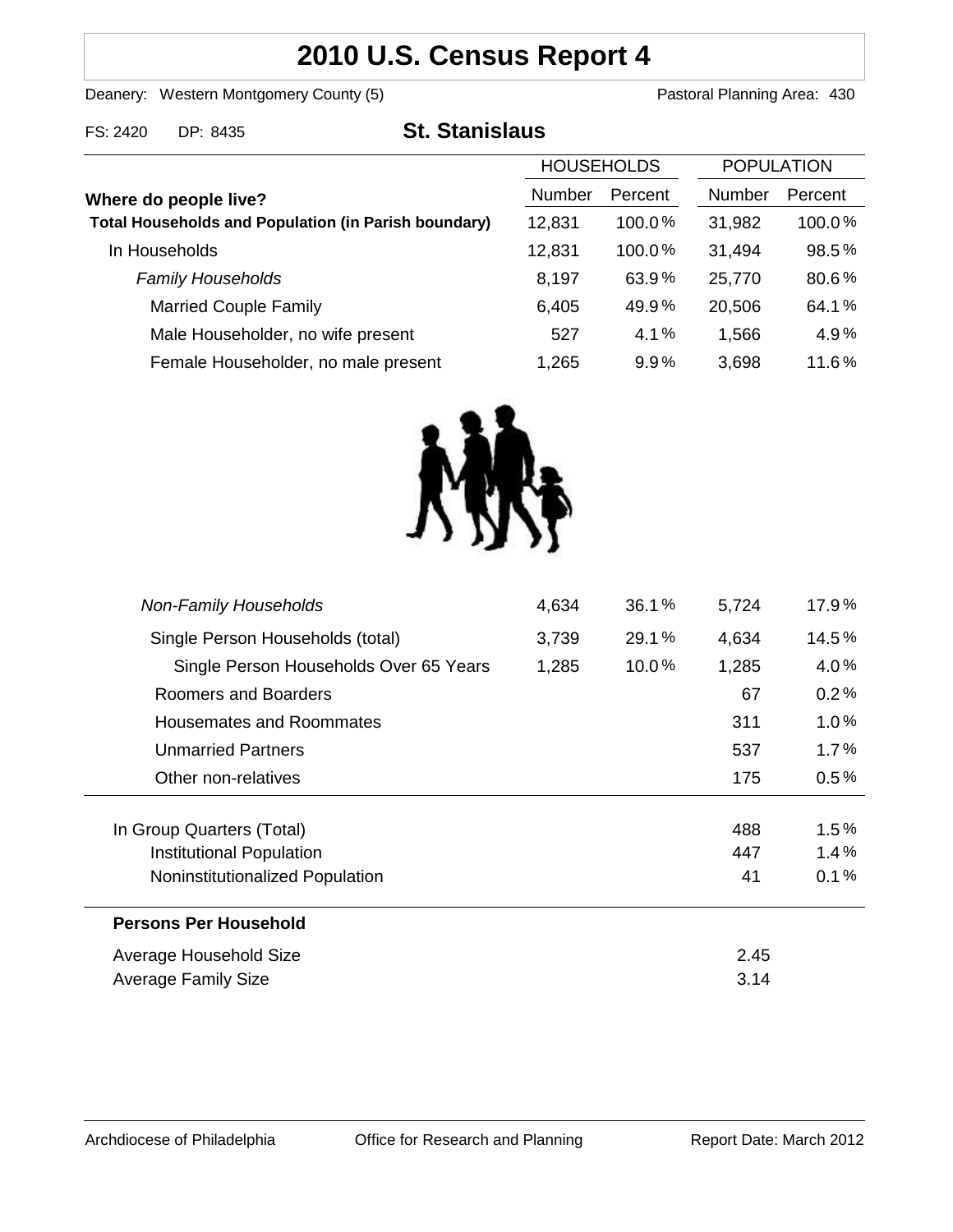# **2010 U.S. Census Report 4**

Deanery: Western Montgomery County (5) Deanery: Western Montgomery County (5)

FS: 2420 DP: 8435 **St. Stanislaus**

|                                                      |        | <b>POPULATION</b> |  |
|------------------------------------------------------|--------|-------------------|--|
| Where do Children - Under Age 18 Live?               | Number | Percent           |  |
| Total Children - Under Age 18 (in Parish boundary)   | 6,821  | 100.0%            |  |
| In Households                                        | 6,813  | 99.9%             |  |
| Householder or spouse is under 18                    | 0      | 0.0%              |  |
| With Related:                                        |        |                   |  |
| Married-Couple Family                                | 4,936  | 72.4%             |  |
| Male Householder, No Wife Present                    | 327    | 4.8%              |  |
| Female Householder, No Husband Present               | 961    | 14.1%             |  |
| <b>Other Related Householder</b>                     | 108    | 1.6%              |  |
| <b>With Non-Relatives</b>                            | 106    | 1.5%              |  |
| <b>Grandparent Householder</b>                       | 375    | 5.5%              |  |
| In Group Quarters                                    | 8      | 0.1%              |  |
| Institutionalized population                         | 8      | 0.1%              |  |
| Noninstitutionalized population                      | 0      | 0.0%              |  |
| Where do Adults - Age 65 and Older - Live?           |        |                   |  |
| Total Adults - Age 65 and Older (in Parish boundary) | 4,700  | 100.0%            |  |
| In Households                                        | 4,309  | 91.7%             |  |
| Family Households:                                   | 2,896  | 61.6%             |  |
| Is Householder or Spouse                             | 2,468  | 52.5%             |  |
| With Other Relative Householder                      | 73     | 1.6%              |  |
| With Non-Related Householder                         | 17     | 0.4%              |  |
| is Parent                                            | 241    | 5.1%              |  |
| is Parent-in-Law                                     | 97     | 2.1%              |  |
| In Non-family Households:                            | 1,413  | 30.1%             |  |
| Male Living Alone                                    | 365    | 7.8%              |  |
| Male not Living Alone                                | 27     | $0.6\%$           |  |
| Female Living Alone                                  | 920    | 19.6%             |  |
| Female not Living Alone                              | 38     | 0.8%              |  |
| Other                                                | 63     | 1.3%              |  |
| In Group Quarters                                    | 390    | 8.3%              |  |
| Institutionalized population                         | 382    | 8.1%              |  |
| Noninstitutionalized population                      | 8      | 0.2%              |  |
| <b>Housing Units in the Parish boundary</b>          |        |                   |  |
| <b>Total Housing Units</b>                           | 13,618 | 100.0%            |  |
| Occupied                                             | 12,831 | 94.2%             |  |
| Owner-Occupied                                       | 8,320  | 61.1%             |  |
| Renter-Occupied<br>$\boldsymbol{\oplus}$             | 4,511  | 33.1%             |  |
| Vacant                                               | 787    | 5.8%              |  |

Archdiocese of Philadelphia **Office for Research and Planning** Report Date: March 2012